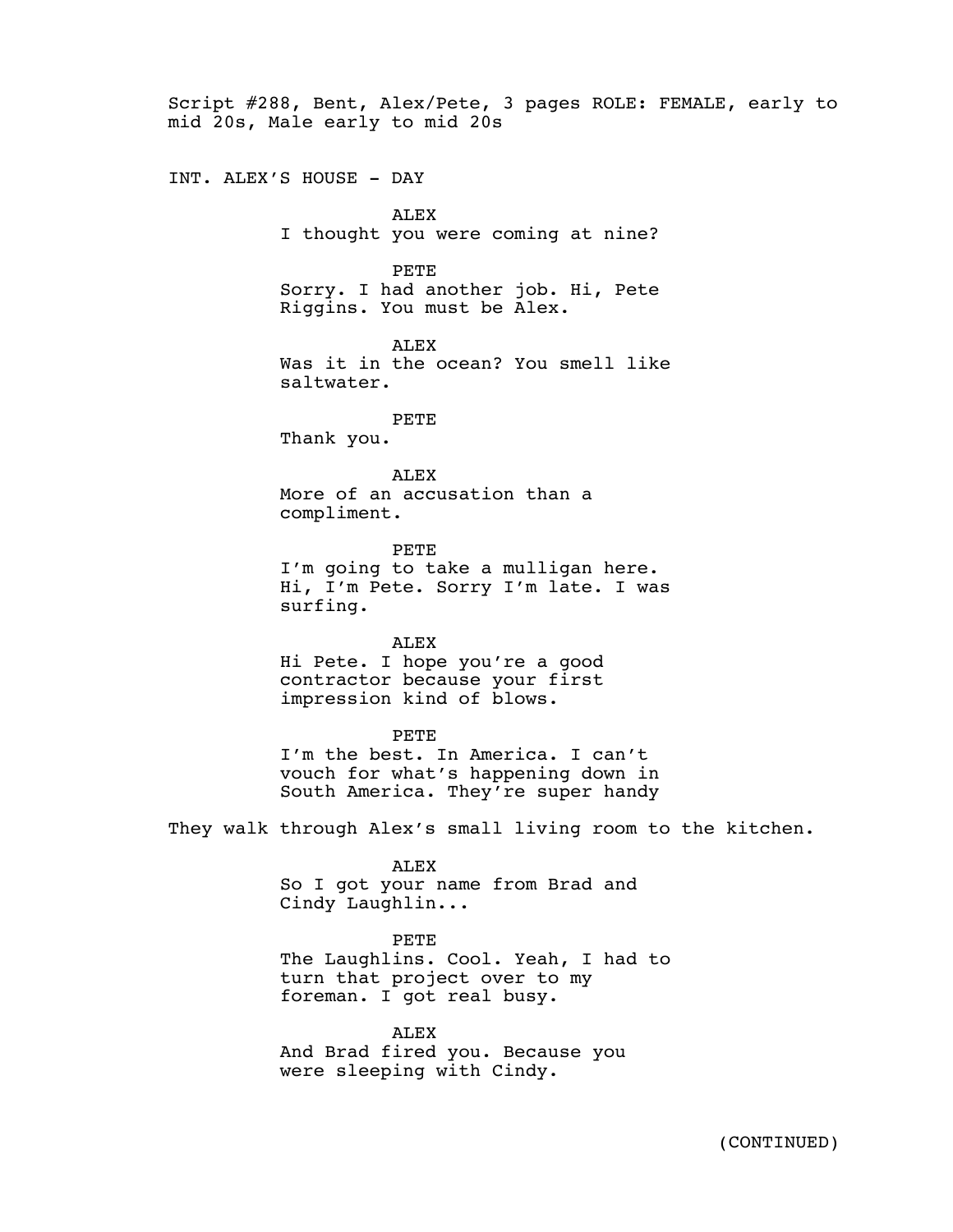1 PETE That was a factor too. Can I be honest?

ALEX Doesn't seem like it.

PETE

The Laughlin project wandered into a moral gray area but have you seen their kitchen? I knocked it out of the park.

ALEX Cindy was very impressed.

PETE And I think Brad was too. In his heart of hearts.

They enter the kitchen. It's cramped and out-dated. Alex rolls out some plans. Through out the following, Pete is doing a walk-thru; inspecting counters, opening cabinets, running the sink, etc...

ALEX

I want to totally re-do it. Floors, cabinets, new appliances. And I want to blow out this wall and put in a breakfast nook. What do you think?

PETE So, are you just moving in?

ALEX

Yeah. I'm downsizing. Divorce. I recently released a bastard back into the wild.

PETE

The beach is a good habitat for bastards. We thrive here. He's in the old house?

ALEX Nope, he got a smaller place. In prison.

PETE He's not in for anything violent or jealous in nature I hope.